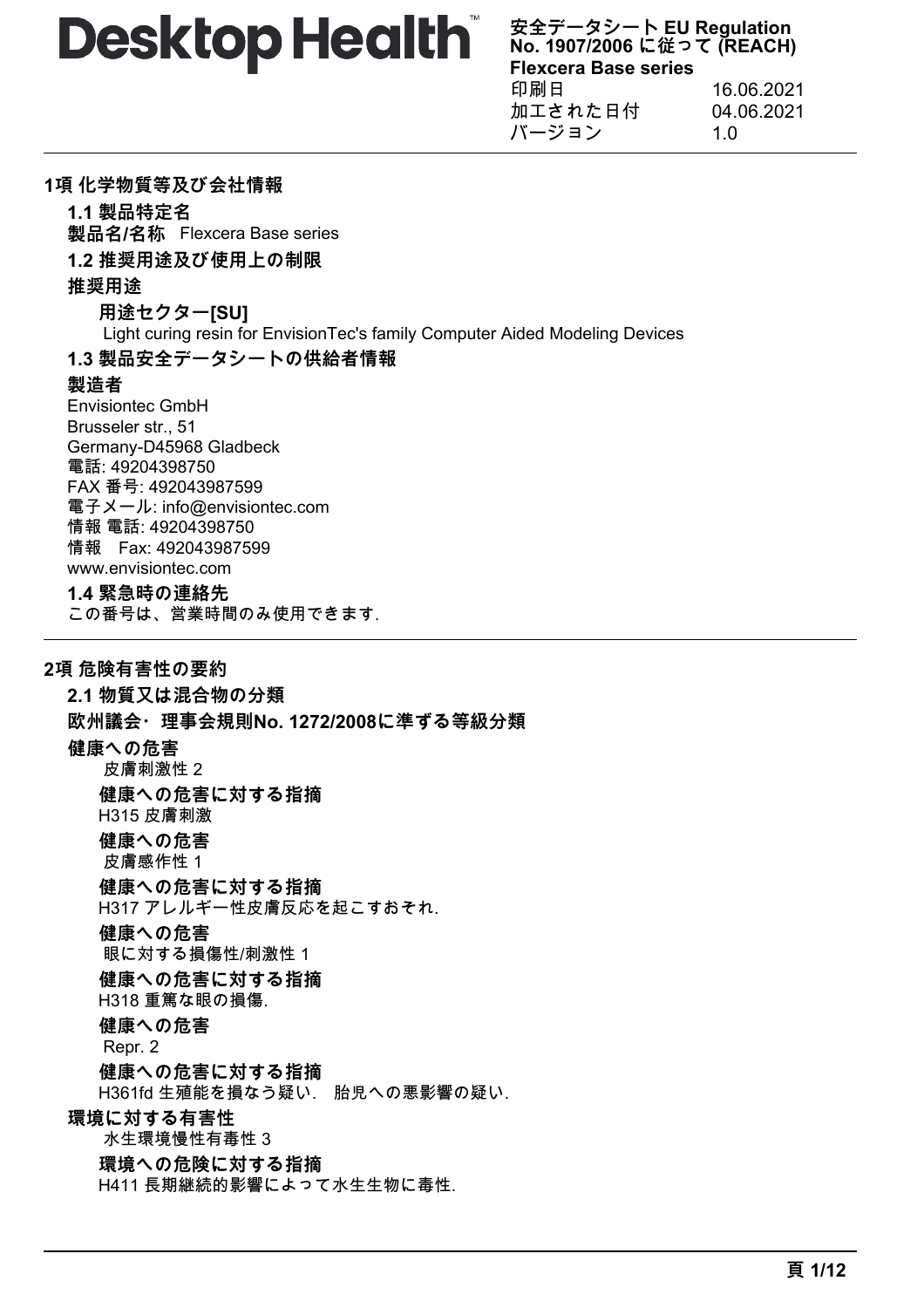**安全データシート EU Regulation No. 1907/2006 に従って (REACH) Flexcera Base series** 印刷日 16.06.2021 加工された日付 04.06.2021 バージョン 1.0

# **2.2 ラベル要素**

**欧州連合規則No. 1272/2008 [CLP]に準ずるラベル表示**

**ラベル表示のための、危険物指定の成分**

Diphenyl(2,4,6-trimethylbenzoyl)phosphine oxide

**危険のピクトグラム**



**注意喚起語** 危険

#### **危険有害性情報**

#### **健康への危害に対する指摘**

H315 皮膚刺激

H317 アレルギー性皮膚反応を起こすおそれ.

H318 重篤な眼の損傷. H361fd 生殖能を損なう疑い. 胎児への悪影響の疑い.

#### **環境への危険に対する指摘**

H411 長期継続的影響によって水生生物に毒性.

#### **安全上の注意事項**

**一般:**

P101 医学的な助言が必要な時には、製品容器やラベルを持って行くこと。

P102 子供の手の届かないところに置くこと。

**予防**

P261 粉じん/煙/ガス/ミスト/蒸気/スプレーの吸入を避けること。

P273 環境への放出を避けること。

P280 保護手袋/保護衣/保護眼鏡/保護面を着用すること。

**反応:**

P302 + P352 皮膚に付着した場合:多量の水と石鹸で洗うこと。

P305 + P351 + P338

眼に入った場合:水で数分間注意深く洗うこと。次にコンタクトレンズを着用していて容易に外せる場 合は外すこと。その後も洗浄を続けること。

# **保管:**

P404 密閉容器に保管すること。

#### **廃棄物処理:**

P501 内容物/容器を工業用焼却設備に廃棄すること。

#### **2.3 重要な危険有害性**

#### **その他の有害な影響**

皮膚の過敏症、喘息、アレルギー、慢性もしくは繰返し呼吸器系の疾病を患う者は、この混合物を用いる加 工作業に配置するべきではない.

#### **3項 組成及び成分情報**

### **追加情報**

H-かつEUH条項の表記: 16章を参照すること 。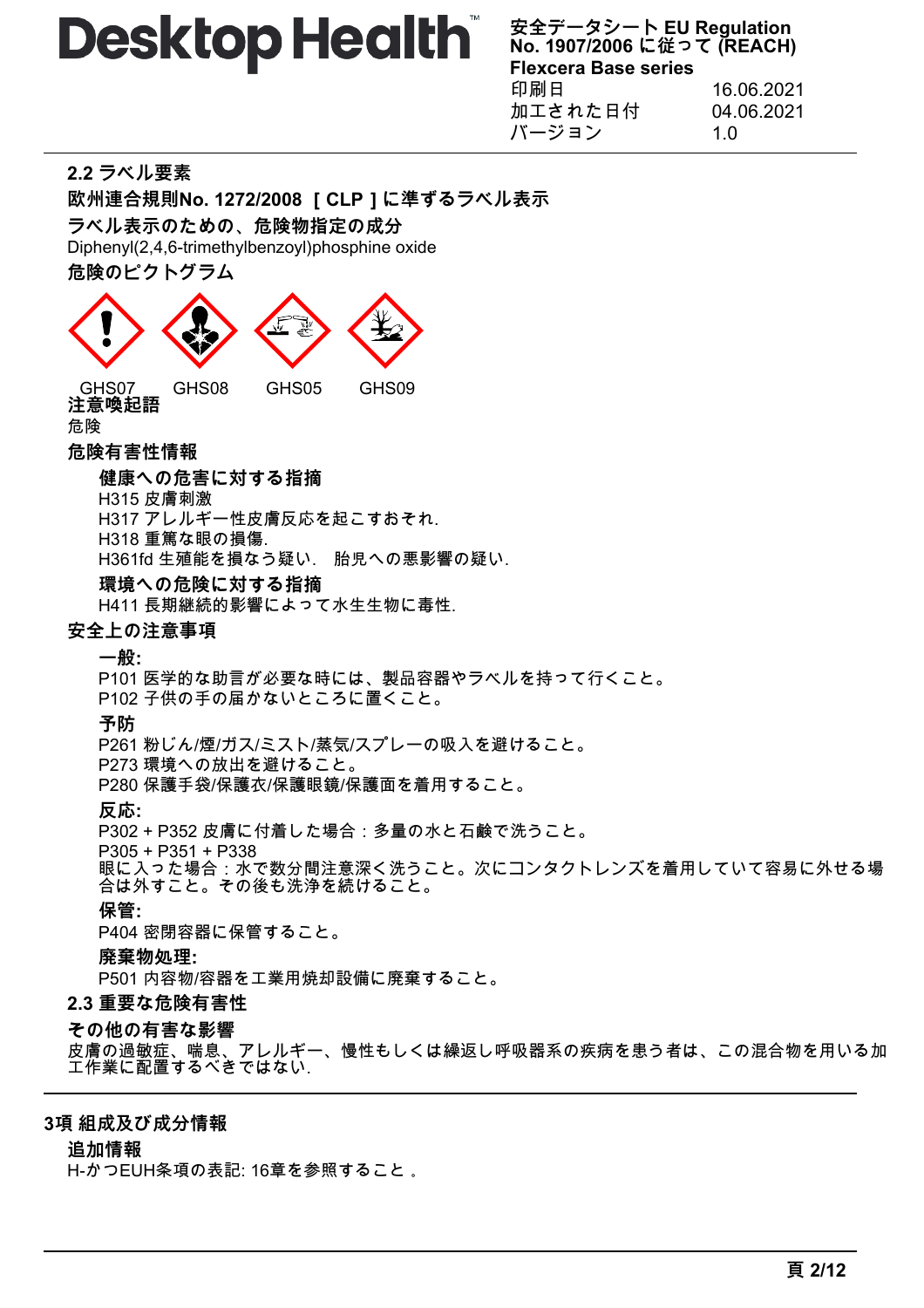**安全データシート EU Regulation No. 1907/2006 に従って (REACH) Flexcera Base series** 印刷日 16.06.2021 加工された日付 04.06.2021

|                                                                                                                                                          | バージョン        | 1.0 |
|----------------------------------------------------------------------------------------------------------------------------------------------------------|--------------|-----|
| 3.1/3.2 単一製品/混合物<br>有害成分                                                                                                                                 | $10 - 50 \%$ |     |
| Methacrylated monomer<br><b>CAS Proprietary</b><br>Skin Sens. 1B, H317 / Aquatic Chronic 2, H411                                                         |              |     |
| Diphenyl(2,4,6-trimethylbenzoyl)phosphine oxide<br>CAS 75980-60-8<br>EC 278-355-8<br>Repr. 2, H361f                                                      | $1 - 3 \%$   |     |
| Methacrylated oligomer<br><b>CAS Proprietary</b><br>Skin Irrit. 2, H315 / Skin Sens. 1, H317 / Eye Irrit. 2, H319 /<br>Aquatic Chronic 3, H412           | $30 - 80 \%$ |     |
| Methacrylated monomer<br><b>CAS Proprietary</b><br>Acute Tox. 4, H302 / Acute Tox. 3, H311 / Skin Corr. 1A, H314 /<br>Eye Dam. 1, H318 / STOT SE 3, H335 | $1 - 3 \%$   |     |

## **4項 応急措置**

#### **4.1 応急措置**

#### **全般的な注意事項**

汚れが付着し、濡れた衣服は、直ちに脱衣すること。

#### **吸入した場合**

新鮮な空気を入れること. 呼吸困難または呼吸停止のときは、人工呼吸を開始すること。

#### **以下皮膚接触**

皮膚に触れた場合、直ちに多量の水 かつ せっけんで洗い流すこと.

#### **眼に触れたら**

眼に触れたときは、瞼を開けた状態で、長時間、眼を水で洗浄し、直ちに眼科医の診察を受けること。

#### **飲み込んだ場合**

無理に吐かせないこと。

飲み込んだ場合は口を多量の水ですすぎ(被災者の意識がある場合のみ)、直ちに医師の手当てを受けるこ と.

#### **4.2 最も重要な兆候及び症状、予想される急性症状及び遅発性症状**

データなし

#### **4.3 医師に対する特別な注意事項**

#### **特別な治療**

Treat symptomatically

#### **5項 火災時の措置**

**5.1 消火剤 適切な消火剤** 泡 消火用散剤 二酸化炭素 (CO2)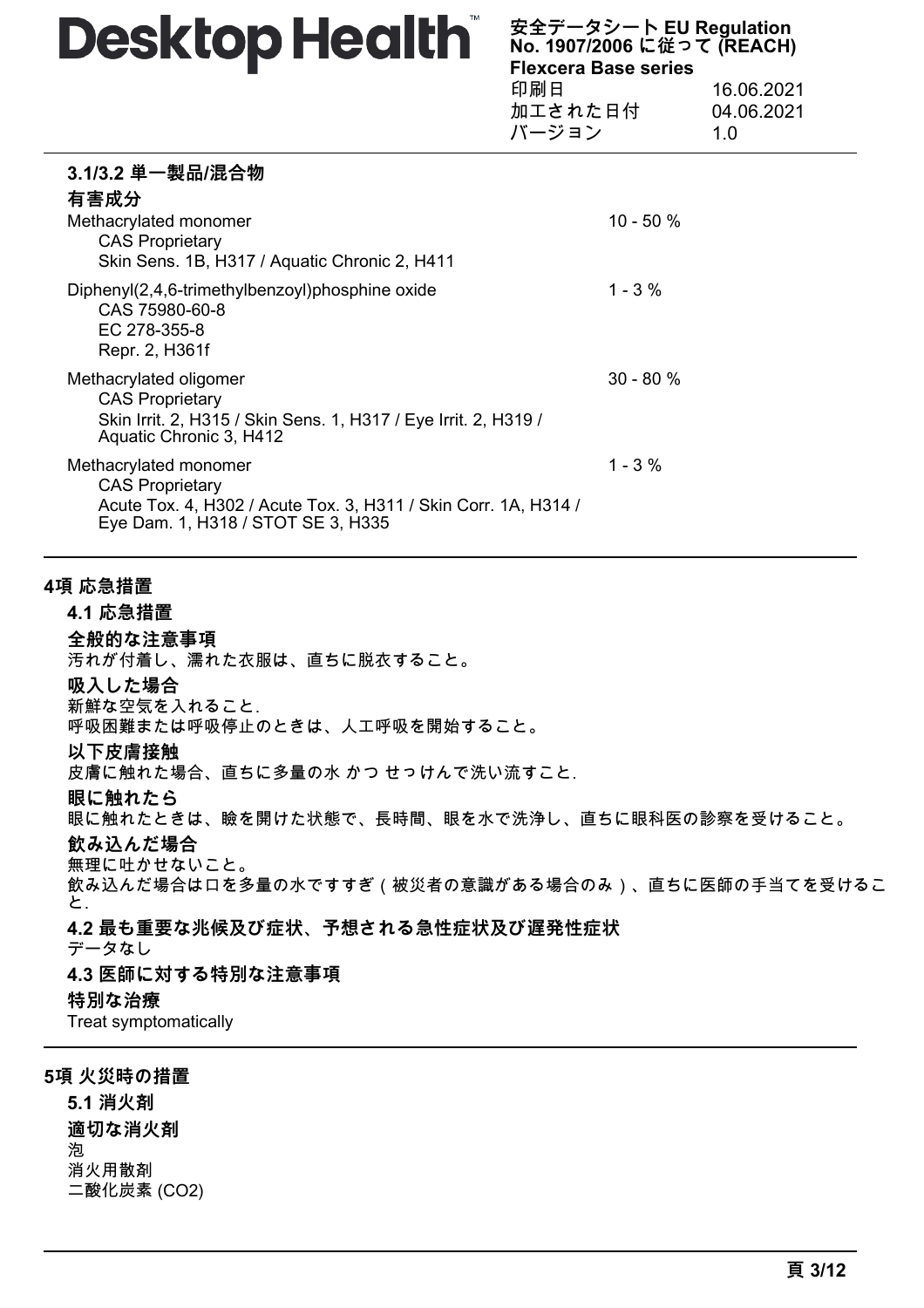**安全データシート EU Regulation No. 1907/2006 に従って (REACH) Flexcera Base series** 印刷日 16.06.2021 加工された日付 04.06.2021 バージョン 1.0

**使ってはならない消火剤** 勢いよく噴き出る水 **5.2 火災時の特有な危険有害性 危険有害な燃焼生成物** 火災時に放出される物質: 一酸化炭素 二酸化炭素 (CO2) **5.3 消火を行う者の保護** 火災の場合: 自給式呼吸器具を着用すること。

## **6項 漏出時の措置**

# **追加情報**

こぼしたバッチは、直ちに取り除くこと。 **6.1 人体に対する注意事項、保護具及び緊急措置 緊急事態対応の教育訓練を受けていない要員 緊急時の措置** 十分に換気をすること. すべての発火源を除去すること. **人体に対する注意事項** 個人用の保護具を使用すること。 **応急措置をする者 個人用保護具** 適切な呼吸保護具を用いること. **6.2 環境保護の対策・手段** 下水道、あるいは自然水系に流入させないこと. **6.3 封じ込め及び浄化方法・機材 保管にあたって 取り除くために適した材質:** 砂 化学接着剤、酸性の **6.4 他の項を参照** 安全取扱い: 参照箇所 節 7 個人用保護具: 参照箇所 節 8 廃棄物処理: 参照箇所 節 13

# **7項 取扱い及び保管上の注意**

**7.1 安全取扱い注意事項 一般的な産業衛生に関する注意事項** 職場では、飲食、喫煙、鼻をかむことはしないこと. 換気のよい区域で、あるいは呼吸用フィルターを用いて仕事をすること. 皮膚、眼、衣服との接触を避けること. 汚れが付着し、濡れた衣服は、直ちに脱衣すること。 休憩の前又は作業終了後には手を洗うこと。 洗眼用シャワーを備え付け、その場所を目立つように表示すること. 汚れた衣服は、再使用する前に、洗わなければならない.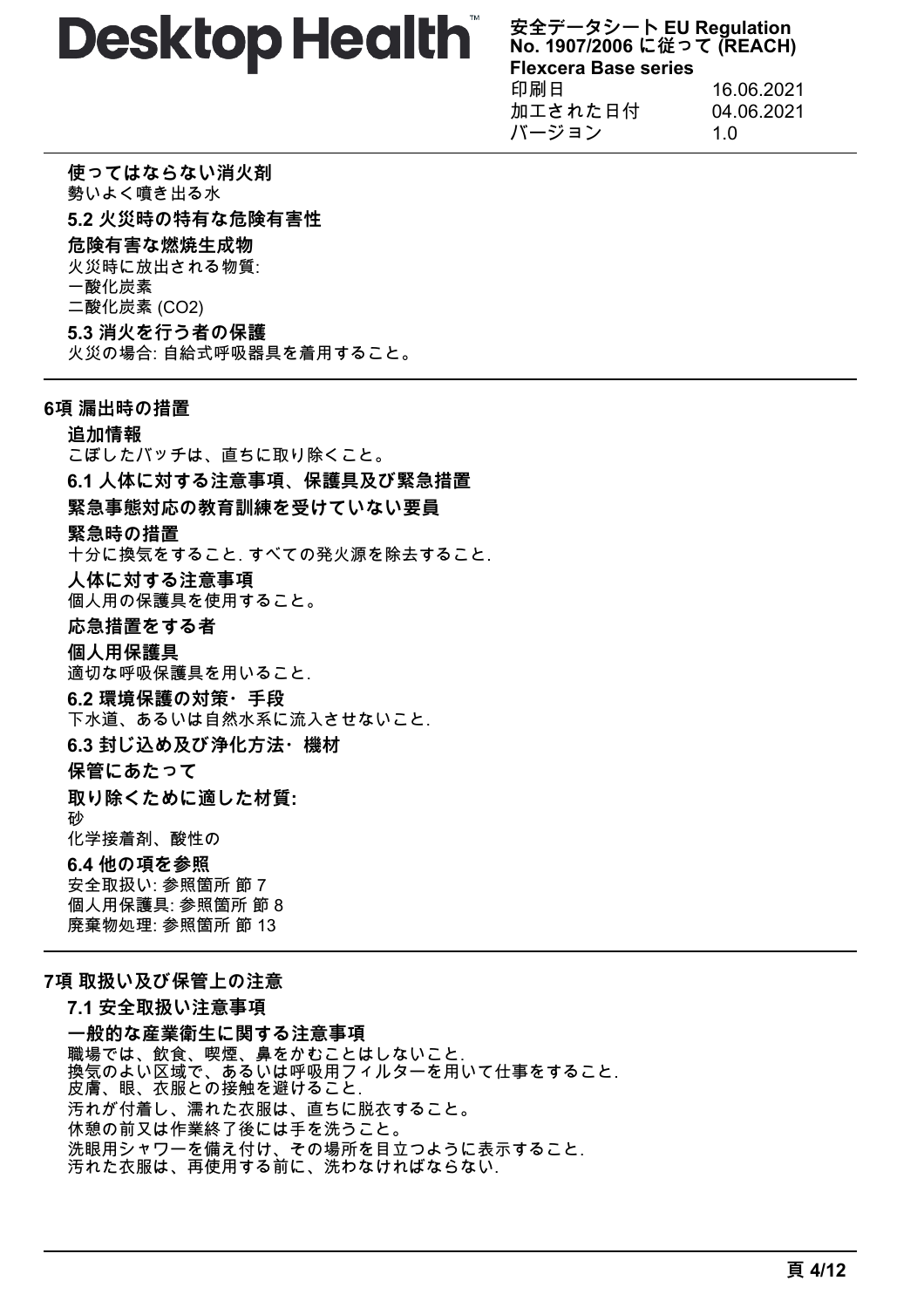**安全データシート EU Regulation No. 1907/2006 に従って (REACH) Flexcera Base series** 印刷日 16.06.2021 加工された日付 04.06.2021 バージョン 1.0

#### **保護措置**

#### **安全取扱い注意事項**

室内空気の吸い出しは、床の高さにすること. 包装していない製品を取り扱う際は、局所吸引を備えた装置を使用しなければならない. ガス/煙/蒸気/エーロゾルを吸い込まないこと.

#### **火災防止のための措置**

発火源から遠ざけておくこと - 禁煙. 通常の防災対策. 静電気対策を講じること. 職場では、飲食、喫煙、鼻をかむことはしないこと.

#### **7.2 混触危険物質情報を含む安全な保管条件**

#### **保管室および容器に関する仕様**

容器は、密閉した状態を保つこと. 元の容器から移し替えないで保存/保管すること. Protect from the action of light. Store at 5 - 30 degree C.

#### **共同貯蔵に関する注意事項**

**避けるべき物質:** 酸化剤 還元剤 強アルカリ アルコール **貯蔵条件についてのさらに別の指示** 容器は密閉し、換気のよい場所で保管すること. 容器は破損から守ること. (次のもの)から保護すること: 紫外線照射/太陽光 **7.3 特定用途 推奨**

専門的な注意書きを守ること.

#### **8項 ばく露防止及び保護措置**

**8.1 管理パラメーター** データなし **8.2 設備対策 個人用保護具 眼/顔面用の保護具 適切な眼の保護:** サイドガード付き保護眼鏡 ゴーグル **皮膚保護 適切な手袋の種類** 使い捨て手袋 **適した材料:** NBR (ニトリルゴム) ブチルゴム **適さない材料:** NR (天然ゴム 、 天然ラテックス) **皮膚及び身体の保護具: 適切な人体保護具:** 前掛け、エプロン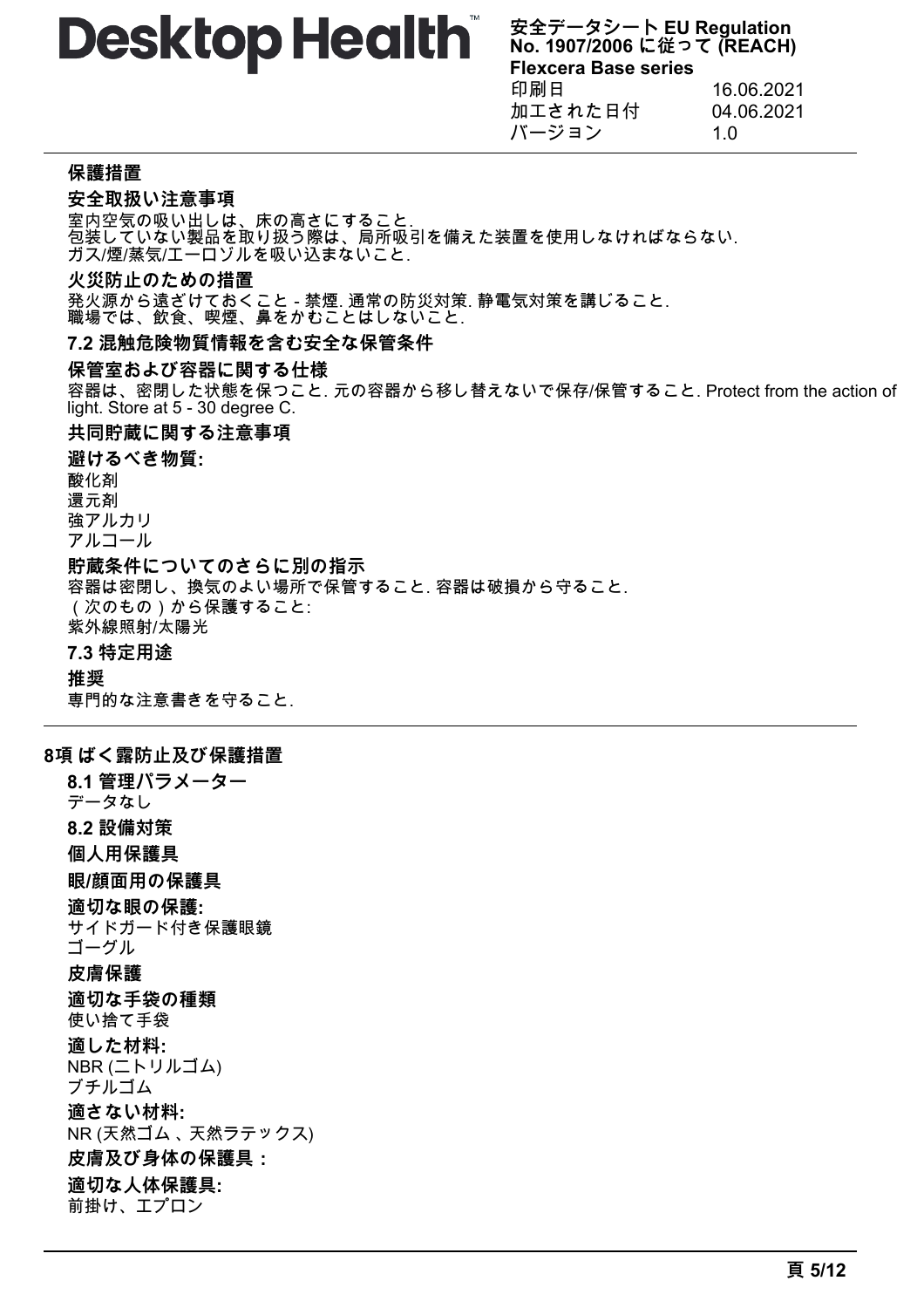**安全データシート EU Regulation No. 1907/2006 に従って (REACH) Flexcera Base series** 印刷日 16.06.2021 加工された日付 04.06.2021 バージョン 1.0

#### 実験室用白衣

**呼吸保護具**

With correct and proper use, and under normal conditions, breathing protection is not required. \_のときは、呼吸保護具が必要: 不十分な換気

# **9項 物理的及び化学的性質**

**9.1 物理的及び化学的特性に関する情報**

#### **外観**

**凝集状態**

液体の

#### **色**

乳白色の Different colors **臭い**

|  |  | アクリラート |  |
|--|--|--------|--|
|  |  |        |  |

|                 |                   | パラメーター   | 方法 - 源泉、出典 - 注意 |
|-----------------|-------------------|----------|-----------------|
| 気化速度            |                   |          | 確定されていない        |
| 融点/融解範囲         |                   |          | 確定されていない        |
| 沸点また初留沸点及び沸騰範囲  | >100 °C           |          |                 |
| 引火性             |                   |          | 確定されていない        |
| 爆発の上限値          |                   |          | 確定されていない        |
| 爆発の下限値          |                   |          | 確定されていない        |
| 引火点 (°C)        | >150 °C           |          |                 |
| 自然発火温度          |                   |          | 確定されていない        |
| 分解温度            |                   |          | 確定されていない        |
| pH值             |                   |          | 確定されていない        |
| 溶解 (g/L) で      |                   |          | イソプロピルアルコール     |
| 脂肪溶解性           |                   |          | 確定されていない        |
| 水溶解度            |                   |          | ほとんど溶けない        |
| n-オクタノール/水の分配係数 |                   |          | 確定されていない        |
| 蒸気圧             |                   |          | 確定されていない        |
| 蒸気密度            |                   |          | 確定されていない        |
| 比重              | 1.06 - 1.12 g/cm3 | 温度 25 °C |                 |
| 粒子特性            |                   |          | 確定されていない        |
| 絶対粘度            | 300 - 600 mPa*s   | 温度 30 °C |                 |
| 流出時間            |                   |          | 確定されていない        |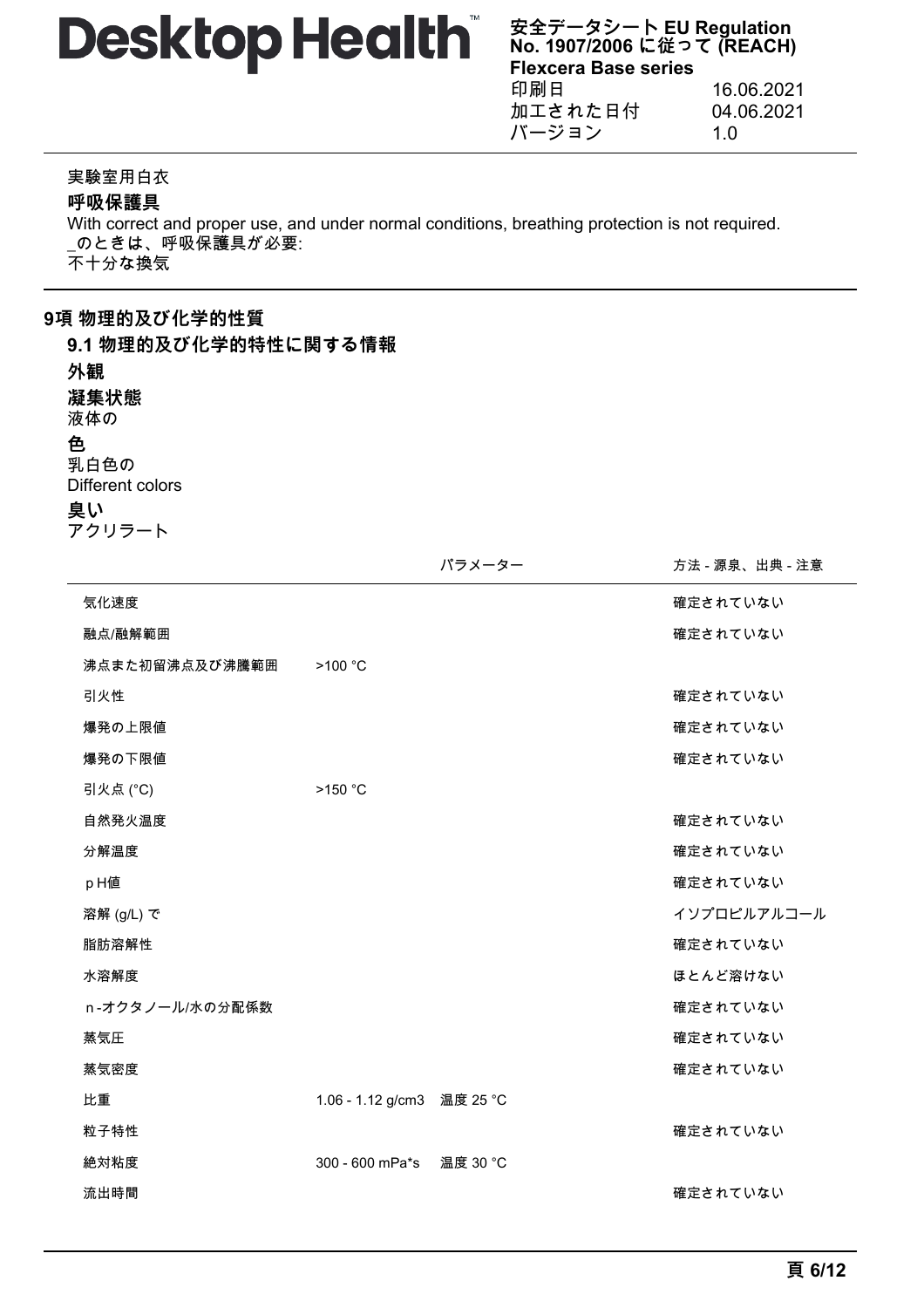**安全データシート EU Regulation No. 1907/2006 に従って (REACH) Flexcera Base series** 印刷日 16.06.2021

加工された日付 04.06.2021 バージョン 1.0

#### パラメーター アンチンス おおとこ 方法 - 源泉、出典 - 注意

動粘度 確定されていない

# **9.2 その他の指示**

データなし

# **10項 安定性及び反応性**

# **10.1 反応性**

No hazardous reaction when handled and store to provisions.

## **10.2 安定性**

本製品を通常の常温で保管すると安定である。

## **10.3 危険有害反応可能性**

#### 重合の危険性

with heat evolution in presence of radical forming substances, reducing agents, and/or heavy metals ions.

# **10.4 避けるべき条件**

光が影響する場合: 重合の危険性 Can polymerize with intensive heat release.

## **10.5 混触危険物質**

**避けるべき物質:** 酸化剤 還元剤 遊離基形成物 過酸化物 アルカリ類(灰汁) 重金属

# **10.6 危険有害な分解生成物**

一酸化炭素 二酸化炭素

**11項 有害性情報 その他のデータ**

Product has not been tested. The statement is derived from properties of the components.

#### **11.1 毒性学的影響に対する情報**

**急性毒性**

# **急性皮膚毒性**

**成分** Diphenyl(2,4,6-trimethylbenzoyl)phosphine oxide **急性皮膚毒性** >2000 mg/kg

**実効線量**

# LD50:

**種:**

ラット **方法**

OECD 402

**成分** Methacrylated monomer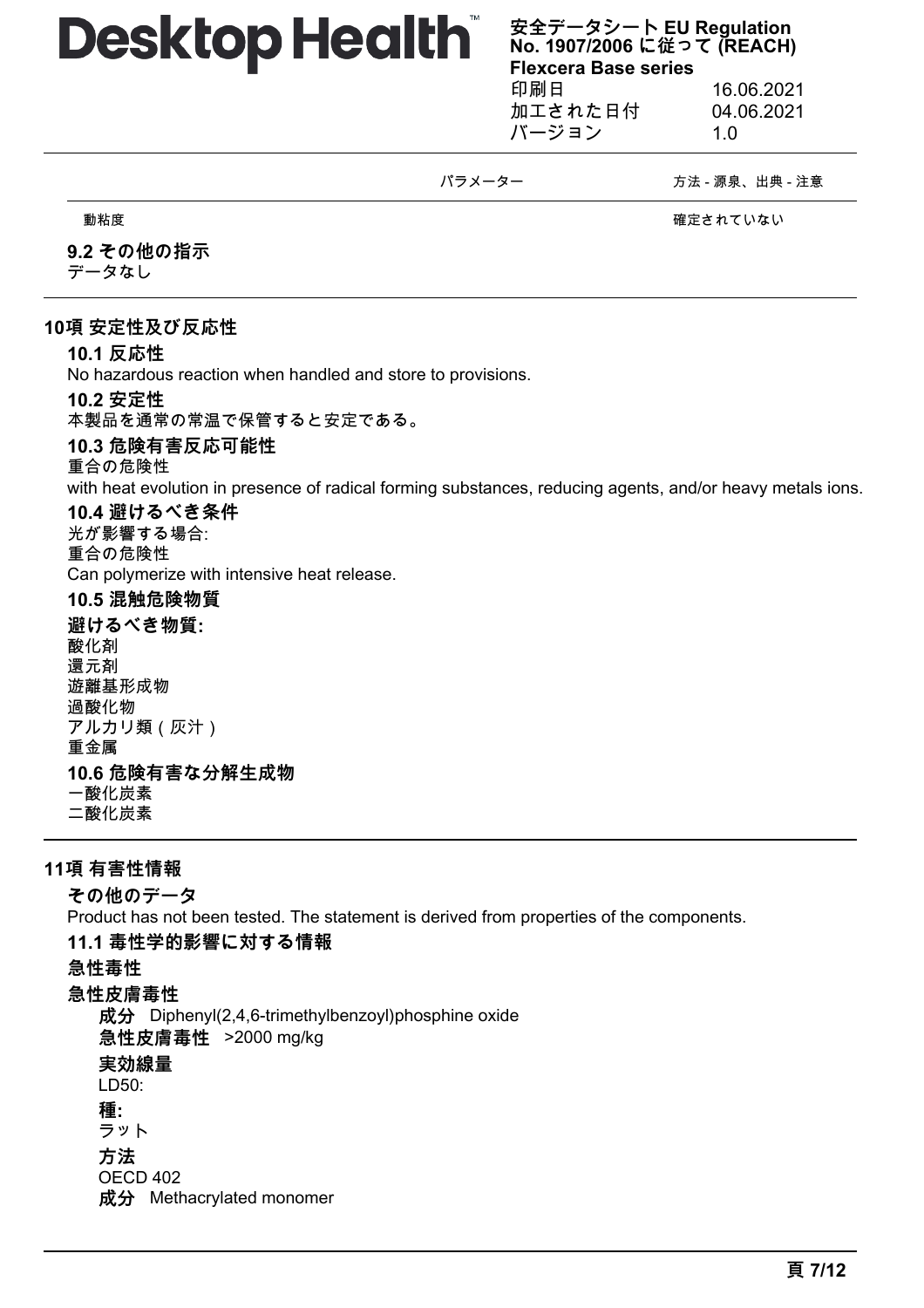**安全データシート EU Regulation No. 1907/2006 に従って (REACH) Flexcera Base series** 印刷日 16.06.2021 加工された日付 04.06.2021 バージョン 1.0

**急性皮膚毒性** >2000 mg/kg **実効線量** Lo%致死量: **種:** ラット **成分** Methacrylated monomer **急性皮膚毒性** >1000 mg/kg **実効線量** LD50: **種:** モルモット **急性経口毒性 成分** Diphenyl(2,4,6-trimethylbenzoyl)phosphine oxide **急性経口毒性** >5000 mg/kg **実効線量** LD50: **種:** ラット **方法** OECD 401 **成分** Methacrylated monomer **急性経口毒性** >5000 mg/kg **実効線量** LD50: **種:** ラット **急性経口毒性** >1250 mg/kg **実効線量** LD50: **種:** マウス **皮膚腐食性・刺激性 評価/分類** 刺激性 。 **呼吸器感作性又は皮膚感作性 呼吸器感作性 評価/分類** 吸入および皮膚接触により、過敏症を起こす可能性がある. **CMR作用(発癌性で、遺伝質を変異させ、生殖能力を損なう) 生殖毒性 評価/分類**

Diphenyl(2,4,6-trimethylbenzoyl)phosphine oxide The results of animal studies suggest a fertility impairing effect.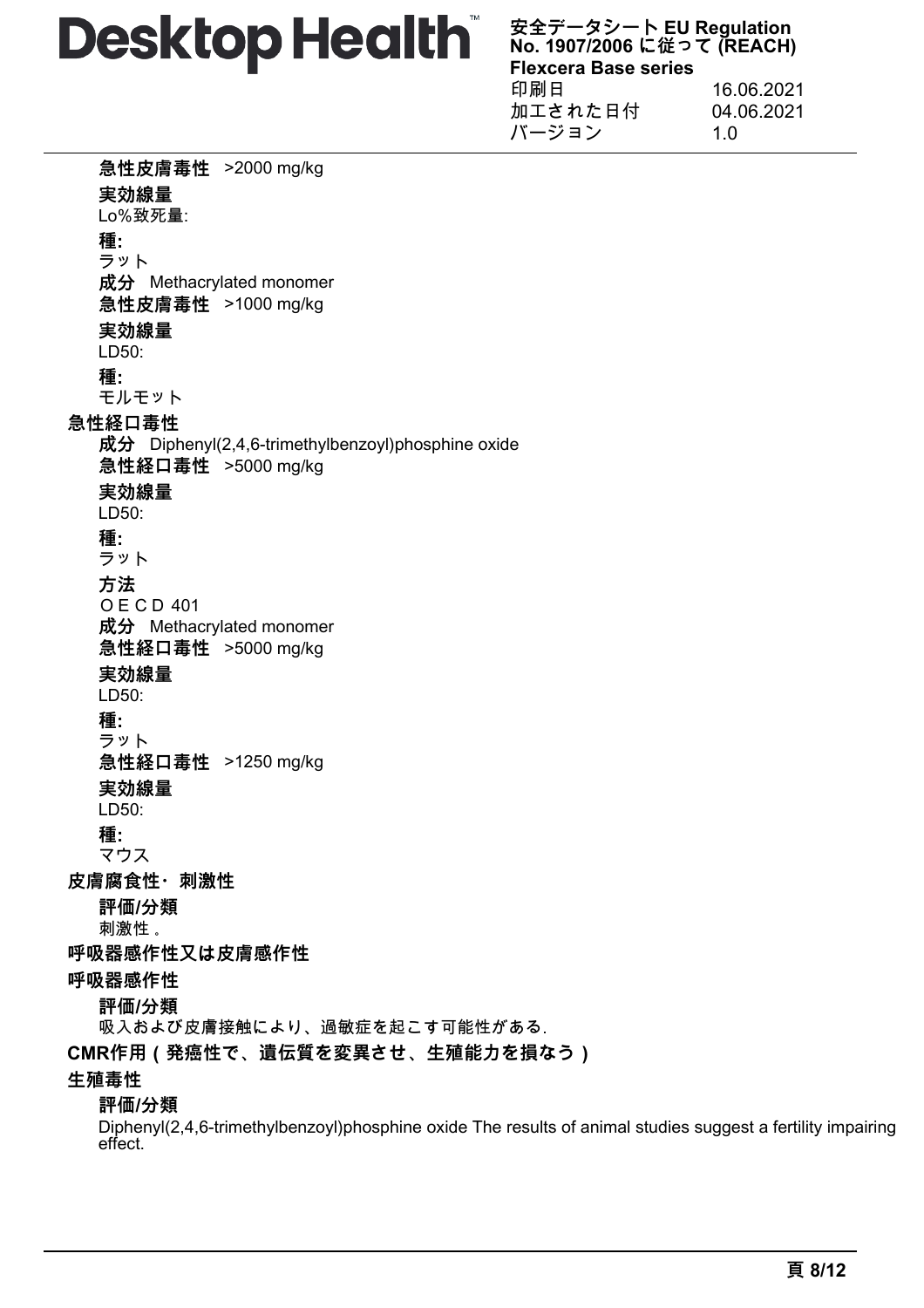**安全データシート EU Regulation No. 1907/2006 に従って (REACH) Flexcera Base series** 印刷日 16.06.2021 加工された日付 04.06.2021 バージョン 1.0

**特定標的臓器毒性(単回暴露)**

**特定標的臓器毒性(単回ばく露) 3**

**気道への刺激**

**評価/分類**

呼吸器への刺激のおそれ.

## **12項 環境影響情報**

## **追加情報**

Do not allow uncontrolled discharge of product into environment. Do not allow to enter into surface water or drains. The product has not been tested. The statement is derived from the properties of the components.

# **12.1 毒性**

# **水生生物毒性**

**急性(短期)の魚毒性**

**成分** Diphenyl(2,4,6-trimethylbenzoyl)phosphine oxide **急性(短期)の魚毒性** 6.53 mg/L **実効線量** 50%致死濃度: **試験の長さ** 48 h **種** Oryzias latipes (メダカ) **成分** Methacrylated monomer **急性(短期)の魚毒性** >10 mg/L **実効線量** 50%致死濃度: **試験の長さ** 96 h **種** Leuciscus idus (ウグイの一種) **急性甲殻類(短期)毒性 成分** Diphenyl(2,4,6-trimethylbenzoyl)phosphine oxide **急性甲殻類(短期)毒性** 3.53 mg/L **実効線量** 半数影響濃度(EC50) **試験の長さ** 48 h **種** 大ミジンコ **方法** OECD 202 **成分** Methacrylated monomer **急性甲殻類(短期)毒性** 1.2 mg/L **実効線量** 半数影響濃度(EC50) **試験の長さ** 48 h **種** 大ミジンコ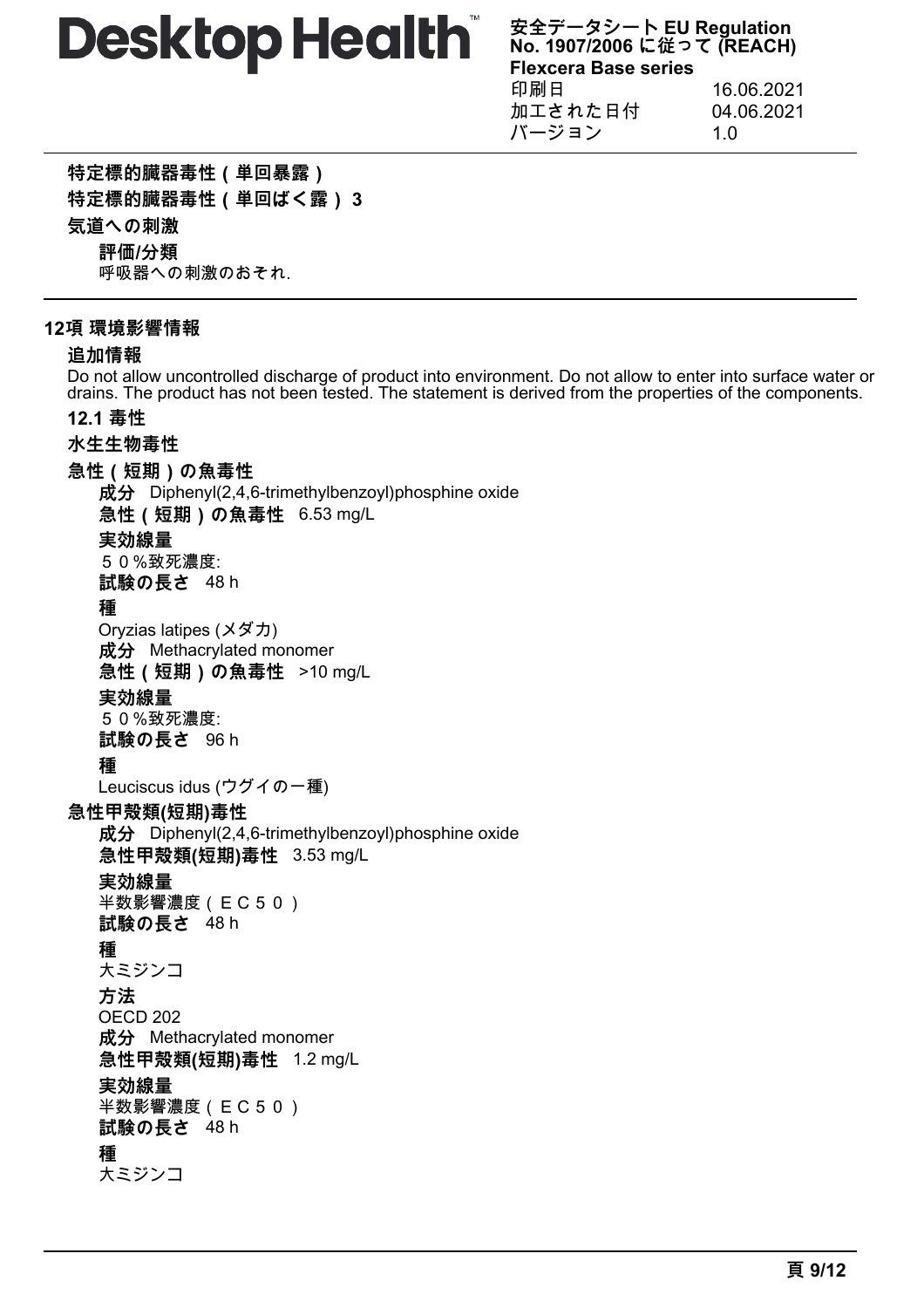**安全データシート EU Regulation No. 1907/2006 に従って (REACH) Flexcera Base series** 印刷日 16.06.2021 加工された日付 04.06.2021 バージョン 1.0

**水生無脊椎動物への慢性(長期)毒性 成分** Methacrylated monomer **水生無脊椎動物への慢性(長期)毒性** >0.1 mg/L **実効線量** EC10: **試験の長さ** 21 d **種** 大ミジンコ **急性水生藻類及びシアノバクテリア(短期)毒性 成分** Methacrylated monomer **急性水生藻類及びシアノバクテリア(短期)毒性** 4.4 mg/L **実効線量** ErC50: **試験の長さ** 72 h **種** Desmodesmus subspicatus **12.2 残留性及び分解性 評価/分類** The product has not be tested. **12.3 生物濃縮性 評価/分類** The product has not be tested. **12.4 土壌中の移動性** 情報は何もない. 12.5 PBT及び v PvB評価結果 The product has not be tested. **12.6 その他の有害な影響** 情報は何もない. **13項 廃棄上の注意 13.1 廃棄物処理方法**

**指令2008/98/EC(廃棄物枠組み指令) 意図された使用の前 廃棄物分類基準 製品** 070208 **危険有害性廃棄物** はい 。 **廃棄物表示** other still bottoms and reaction residues **意図された使用の後 適切な廃棄物処理 / 残余廃棄物** 廃棄物は該当法規に従って廃棄すること。 **廃棄物分類基準 梱包** 070208 **危険有害性廃棄物** はい 。 **廃棄物表示** other still bottoms and reaction residues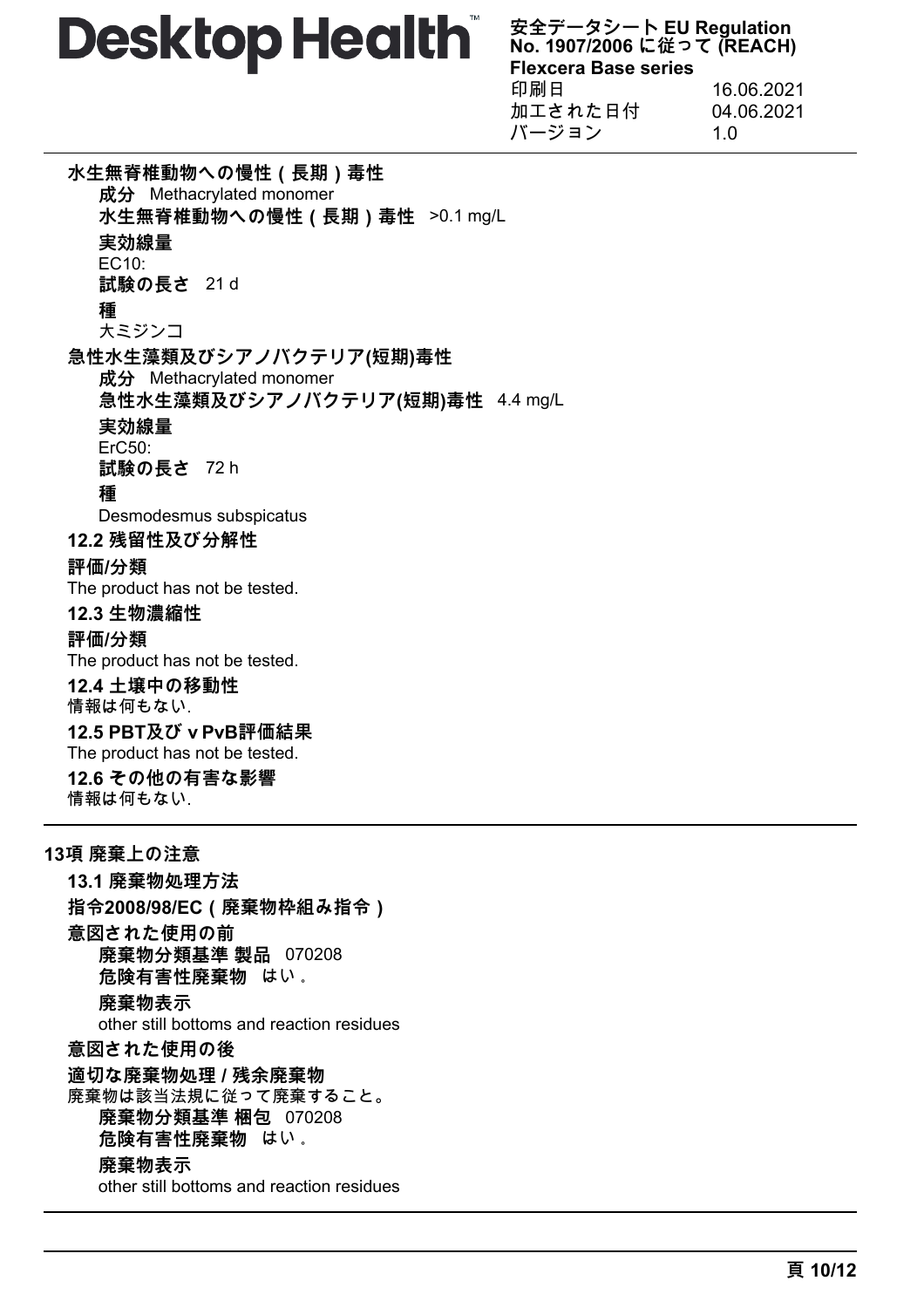**安全データシート EU Regulation No. 1907/2006 に従って (REACH) Flexcera Base series** 印刷日 16.06.2021 加工された日付 04.06.2021

バージョン 1.0

**14項 輸送上の注意**

|                                                                                                                                                                                                 | 陸上輸送 (ADR/RID) |                                                   | 海上輸送 (IMDG)                                                                                            | 航空輸送 (ICAO-TI / IATA-DGR) |
|-------------------------------------------------------------------------------------------------------------------------------------------------------------------------------------------------|----------------|---------------------------------------------------|--------------------------------------------------------------------------------------------------------|---------------------------|
| 14.1 UN番号                                                                                                                                                                                       | 3082           |                                                   | 3082                                                                                                   | 3082                      |
| 14.2 輸送のための、公式名称                                                                                                                                                                                |                | STOFF, FLÜSSIG, N.A.G.<br>(Methacrylated monomer) | UMWELTGEFÄHRDENDER ENVIRONMENTALLY<br>HAZARDOUS SUBSTANCE, substance, liquid, n.o.s.<br>LIQUID, N.O.S. | Environmentally hazardous |
| 14.3 等級                                                                                                                                                                                         | 9              |                                                   | 9                                                                                                      | 9                         |
| 14.4 包装等級                                                                                                                                                                                       | III            |                                                   | Ш                                                                                                      | III                       |
| 14.5 環境に有害である                                                                                                                                                                                   | はい。            |                                                   | いいえ                                                                                                    | はい。                       |
| 14.6<br>使用者向けの特別な予防処置                                                                                                                                                                           | 非該当            |                                                   | 非該当                                                                                                    | 非該当                       |
| 14.7<br>IMO設備による海上ばら積み輸送                                                                                                                                                                        | 非該当            |                                                   | 非該当                                                                                                    | 非該当                       |
| その他のデータ - 陸上輸送 (ADR/RID)<br>有害性表示ラベル<br>分類コード<br>制限された量 (LQ)<br>危険番号(Kemler番号)<br>トンネル制限コード<br>輸送カテゴリー<br>その他のデータ - 海上輸送 (IMDG)<br>海洋汚染物質<br>その他のデータ - 航空輸送 (ICAO-TI / IATA-DGR)<br>制限された量 (LQ) |                | 9<br>M6<br>5 L<br>90<br>3<br>はい。<br>30            |                                                                                                        |                           |

### **15項 適用法令**

**15.1 物質又は混合物に対する安全、保健及び環境に関する規定/法規 15.2 化学物質安全性評価**

この混合物中の物質の化学物質安全性評価は実施されていない.

# **16項 その他の情報**

#### **追加情報**

Observe labels and safety data sheets for chemicals used in processing. Notice the directions for use on the label.

**R-,H- およびEUH条項の表記 (番号および全文)** H302 飲み込むと有害. H311 皮膚に接触すると有毒. H314 重篤な皮膚の薬傷及び眼の損傷. H315 皮膚刺激 H317 アレルギー性皮膚反応を起こすおそれ. H318 重篤な眼の損傷. H319 強い眼刺激. H335 呼吸器への刺激のおそれ. H361fd 生殖能を損なう疑い. 胎児への悪影響の疑い.